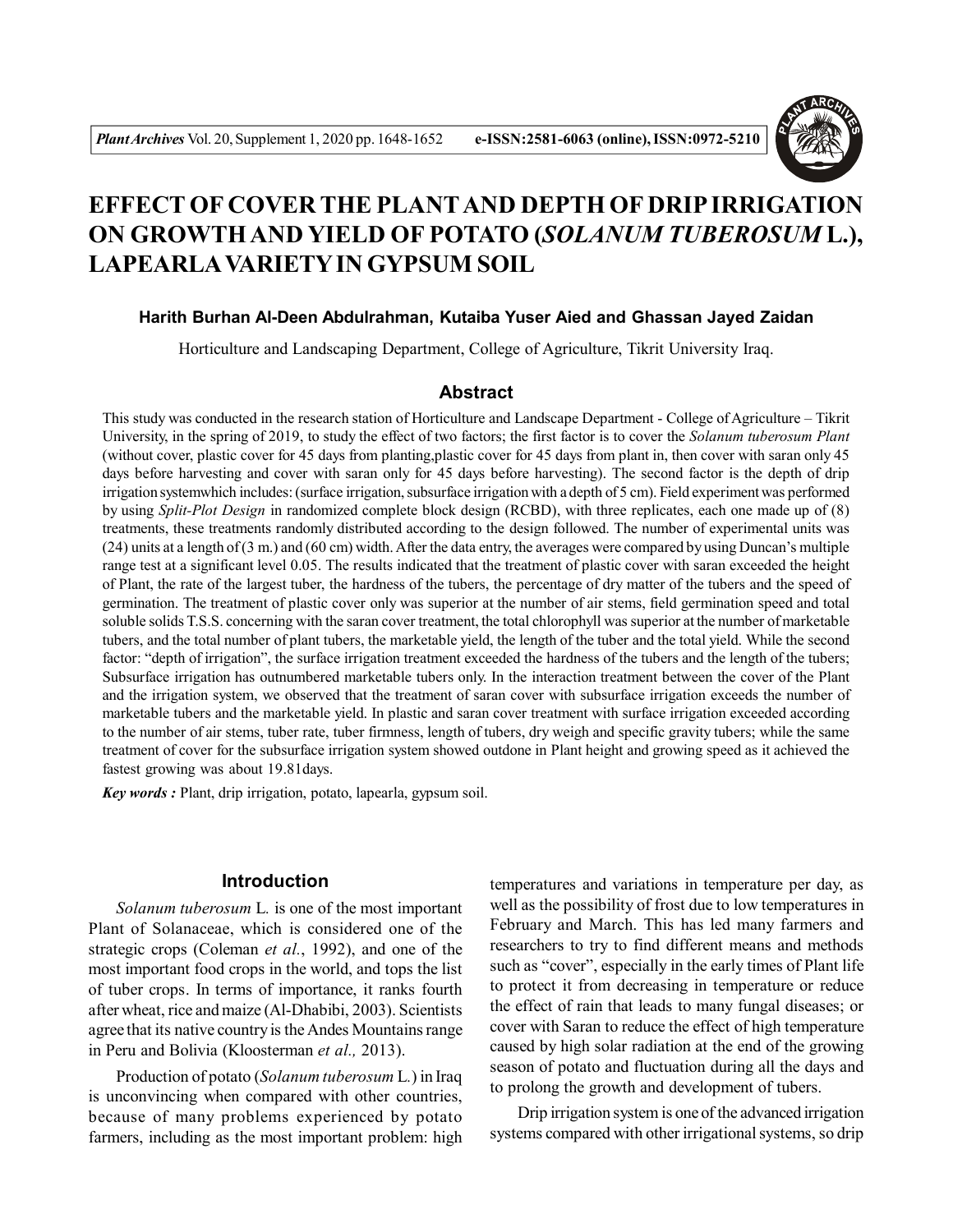irrigation works to deliver water to the soil and accurately to the roots. One of the most important indicators that assess the efficiency of irrigation is the uniformity of the distribution of water on a regular basis; the higher of uniformity in distribution of water, the higher of discharge of water will be equal, The higher distribution of drip irrigation, the greater of uniform distribution of water will be equal and organized (Ahmed *et al.,* 1999). In order to achieve this distribution, two ways of drip irrigation "surface and subsurface irrigation" were used and the results were compared. So, this study aims at determining the optimal irrigation system for *Solanum tuberosum crop* in gypsum soils, and identifying the significant problems and constraints of these soils in irrigation through the use of subsurface drip irrigation; As well as providing good environmental conditions to help the germination speed and improve the production of quantity and quality by using different cover treatments.

### **Materials and Methods**

The experiment was conducted in the Department of Horticulture and Landscape - College of Agriculture - University of Tikrit, in the spring of 2019, the experiment was made by using Split-Plot Design in randomized complete block design (RCBD), to study two factors: irrigation depth and cover treatments. The depth of irrigation was put in the main plot that was at two depths, the first one was surface irrigation and symbolized by the symbol "S", the second was subsurface irrigation at a depth of 10 cm and symbolized by the symbol "U". The second factor was the cover, and the secondary took "sup plot" as the most important, which included four treatments of cover are:

- 1. Treatment of non-cover and symbolized by the symbol "W".
- 2. Treatment of transparent plastic cover and then lifted after 45 days of planting and symbolized by the symbol "P".
- 3. Saran cover treatment only 45 days before harvesting and symbolized by the symbol "C".
- 4. The plastic treatment of cover for 45 days from the date of planting, and then cover by Saran 45 days before the harvesting and symbolized by the symbol "PC".

Where the thickness of the plastic used was 100 microns placed on iron arches above the Plant to make tunnels, and the number of Plant in each experimental unit was 10 plants, a length of 3 meters and a width of 60 cm; each replicator consists of 8 experimental units, and 3 replicators, bringing the total of 24 experimental units. *Potato tuber* of "La Perla" grade A + was imported from the Netherlands on 14-2-2019. It is characterized by an average in the proportion of dry matter, and fastgrowing, and tolerate drought somewhat, and the large number of stems and length that spread sideways and large tubers and skin is soft and the outer color is light brown, and the color of the pulp yellowish white. Crop service after planting was carried out in accordance with the recommendations for the cultivation of *Solanum tuberosum* from irrigation, weeding and exportation of soil, control of diseases and insects equally for all treatments. The plants were fertilized according to the recommended recommendations in the *Solanum tuberosum* production fields. The harvesting operations took place on 16 June 2019; Then samples from the soil of the field were taken before planting at a depth of 0-30 cm for analyzing to determine some of the physical and chemical properties as in Table 1.

The following characteristics were measured: Plant height (cm), number of air stems (Stem. plant<sup>-1</sup>), field germination speed (day), total chlorophyll (SPAD), number of marketable tubers (tuber plant<sup>-1</sup>), total tubers (tuber. Plant-1), marketable product (ton. ha-1), largest tuber weight (g), tuber diameter (cm), tuber length (cm), total yield (ton.  $ha^{-1}$ ), total soluble solids T.S.S, hardness of tubers (kg. cm-2), percentage of dry matter of tubers  $(%)$ , percentage of starch  $(%)$ , specific density.

### **Results and Discussion**

Through the results obtained in table 2, which show the effect of Plant cover on the characteristics of vegetative growth and the quantitative and qualitative yield, we noted that there were significant differences in most of characteristics measured at different cover except the characteristic number of air stems, total chlorophyll and Total Soluble Solids (TSS), in which there were no significant differences.

In terms of Plant height, germination speed, starch and specific weight, the treatment of "P" and "PC" exceeded 56.57, 57.88 cm - 22.44, 20.38 days - 13.36, 13.54%, 1.064 and 1.065 respectively compared with other treatments. The increase in Plant height when treated with "P" and "PC" cover may be attributed to the fact that the cover process resulted in the provision of suitable temperatures (Almekinders and Brien, 1986), so this resulted in an increase in Plant height. As for the increase in the field germination speed when cover the tubers, the reason may be due to the effect of cover in stimulating buds because they provide relatively high temperatures than other treatments, and thus lead to stimulate their growth and then early field germination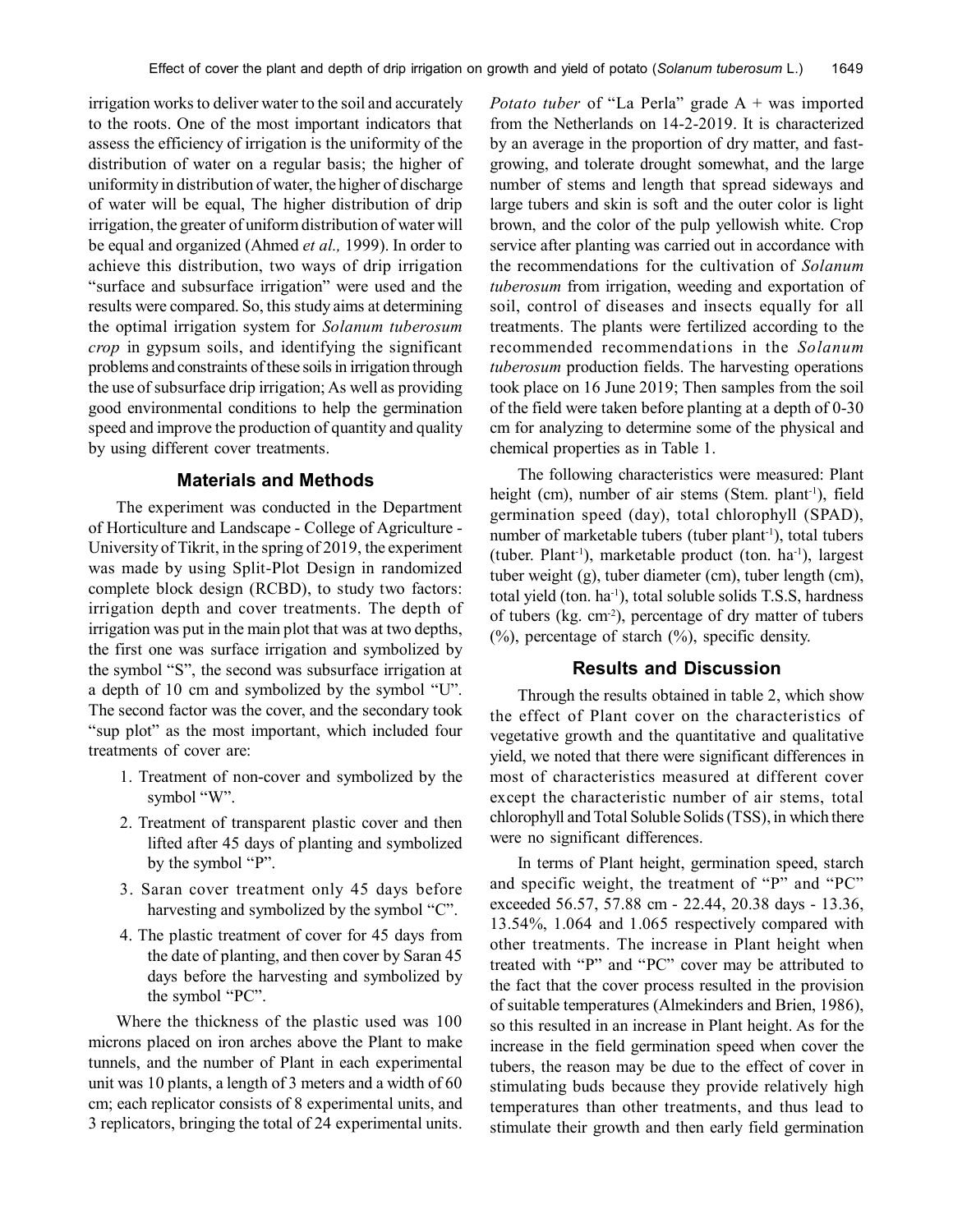| Organic matter          | Gypsum      | cu               | рH |                |             |                | Sand          | Silt | Clay                        | Textural         |
|-------------------------|-------------|------------------|----|----------------|-------------|----------------|---------------|------|-----------------------------|------------------|
| (mg. kg <sup>-1</sup> ` | kq '<br>(g. | $M^{-1}$<br>(Ds. |    | . ka '<br>(mg. | (mg.<br>kq. | $kg-1$<br>(mq. | (g<br>. kg-'' |      | $\overline{A}$<br>(g<br>kg- | class            |
| $\sim$<br>سدت           | U. LJ       | 46               | سم | سم             | $0.20\,$    | 4.0            | 604           | 233  | 163                         | sand,<br>∟oamy ∩ |

**Table 1:** Physical and Chemical Characteristics of Field Soil.

#### (Mikael, 2013).

The reason for increasing the percentage of starch and the specific weight of tubers at the treatment of "P" & "PC" may be due to the role of cover, which served to provide appropriate temperatures compared with other treatments (Almekinders and Brien, 1986 and Mikael, 2013). This led to an increase in vegetative growth and an increase in Plant height, then consequently to increased nutrient absorption, increased photosynthesis, which led to the rapid construction and transmission of carbohydrates to tubers and increased materials manufactured in the leaves subsequently stored in tubers in the form of dry matter; This increases the percentage of starch and specific weight of tubers (Rastorksi and Vanes, 1981). Or it may be due to the physiological maturity speed and aging of tubers, due to the rapid drying

of total vegetative of the cover treatment, and the transfer of carbohydrates to tubers; unlike the rest of the other treatments, which remained the total vegetative, until the end of the experiment.

Through the same table, there is a significant increase in the number of marketable tubers, the total number of tubers, the marketable yield, the length of the tubers and the total yield when cover with saran; the values were 8.98 tuber, 13.15 tuber, 1.06, 11.12 cm and 1.293 tons respectively. The reason may be due to the role of saran, which worked to suit the climatic conditions of the Plant. which caused an increase in the percentage of total chlorophyll and thus improved the characteristics of vegetative growth (Sweed, 2019) and reflected positively on the characteristics mentioned. Moderate heat plays an important role in increasing the number of tubers, the

**Table 2:** The impact of cover on vegetative traits, quantitative and qualitative yield of potato.

| <b>Total yield</b><br>(ton. $ha^{-1}$ ) | <b>Tuber</b><br>weight<br>(g) | <b>Marketable</b><br>vield<br>(ton. $ha^{-1}$ ) | <b>Total of</b><br>tuber<br>(tuber. $Plan1$ ) | Number of<br>marketable<br>tuber<br>(tuber. $Plan1$ ) | Number of<br>arial stem<br>(stem. Plant <sup>-1</sup> ) | Plant<br>height<br>(cm) | Germination<br>speed(Day) | <b>Treatments</b> |
|-----------------------------------------|-------------------------------|-------------------------------------------------|-----------------------------------------------|-------------------------------------------------------|---------------------------------------------------------|-------------------------|---------------------------|-------------------|
| 0.942 <sub>b</sub>                      | 216.00b                       | 0.62 <sub>b</sub>                               | 12.63a                                        | 6.02 <sub>b</sub>                                     | 3.60a                                                   | 34.78b                  | 29.05a                    | W                 |
| 0.815b                                  | 226.83b                       | 0.62 <sub>b</sub>                               | 10.67 <sub>b</sub>                            | 6.12 <sub>b</sub>                                     | 4.27a                                                   | 56.57a                  | 22.94b                    | P                 |
| 1.293a                                  | 313.83a                       | 1.06a                                           | 13.15a                                        | 8.98a                                                 | 3.74a                                                   | 38.14b                  | 28.61a                    | C                 |
| 0.901 <sub>b</sub>                      | 329.83a                       | 0.71a                                           | 11.13 <sub>b</sub>                            | 6.37 <sub>b</sub>                                     | 4.18a                                                   | 57.88a                  | 20.38b                    | PC                |
| <b>Specific</b><br>weight               | <b>Starch</b><br>$(\%)$       | Chlorophyll<br>(SPAD)                           | Percentage<br>of dry matter                   | <b>Tuber</b><br>hardness                              | <b>T.S.S.</b>                                           | <b>Tuber</b><br>length  | <b>Tuber</b><br>diameter  | <b>Treatments</b> |
|                                         |                               |                                                 | in tuber $(\%)$                               | (%)                                                   |                                                         | (cm)                    | (cm)                      |                   |
| 1.057 <sub>b</sub>                      | 10.72c                        | 44.34a                                          | 14.96ab                                       | 9.54a                                                 | 13.65a                                                  | 9.95b                   | 7.05 <sub>bc</sub>        | W                 |
| 1.064a                                  | 13.36a                        | 44.43a                                          | 14.22b                                        | 9.07a                                                 | 13.92a                                                  | 9.97 <sub>b</sub>       | 6.40c                     | P                 |
| 1.056b                                  | 11.76b                        | 45.20a                                          | 15.60ab                                       | 7.85b                                                 | 13.58a                                                  | 11.12a                  | 7.35 <sub>b</sub>         | C                 |
| 1.065a                                  | 13.54a                        | 45.00a                                          | 17.31a                                        | 9.79a                                                 | 13.87a                                                  | 10.18a                  | 8.30a                     | PC                |

\*The numbers with the same letter means no significance on Duncan Multiple Test at 5% probability.

**Table 3:** The impact of irrigation depth on vegetative traits, quantitative and qualitative yield of the potato.

| <b>Total yield</b><br>(ton. $ha^{-1}$ ) | Tuber<br>weight<br>(g) | <b>Marketable</b><br>vield<br>(ton. $ha^{-1}$ ) | Total of<br>tuber<br>(tuber. $Plant1$ )        | Number of<br>marketable<br>tuber<br>(tuber. Plant <sup>-1</sup> ) | Number of<br>arial stem<br>(stem. $Plant1$ ) | <b>Plant</b><br>height<br>(cm) | <b>Germination</b><br>speed(Day) | <b>Treatments</b> |
|-----------------------------------------|------------------------|-------------------------------------------------|------------------------------------------------|-------------------------------------------------------------------|----------------------------------------------|--------------------------------|----------------------------------|-------------------|
| 0.908a                                  | 296.83a                | 0.67a                                           | 10.90a                                         | 5.87b                                                             | 4.07a                                        | 48.08a                         | 25.63a                           | S                 |
| 1.067a                                  | 246.42b                | 0.83a                                           | 12.89a                                         | 7.88a                                                             | 3.86a                                        | 45.60a                         | 24.86a                           | U                 |
| <b>Specific</b><br>weight               | <b>Starch</b><br>(%)   | Chlorophyll<br>(SPAD)                           | Percentage<br>of dry matter<br>in tuber $(\%)$ | Tuber<br>hardness<br>(%)                                          | <b>T.S.S.</b>                                | <b>Tuber</b><br>length<br>(cm) | <b>Tuber</b><br>diameter<br>(cm) | <b>Treatments</b> |
| 1.062a                                  | 12.45a                 | 45.52a                                          | 15.15a                                         | 9.63a                                                             | 13.77a                                       | 10.62a                         | 7.48a                            | S                 |
| 1.059a                                  | 12.24a                 | 43.97a                                          | 15.89a                                         | 8.50b                                                             | 13.74a                                       | 9.99b                          | 7.08a                            | U                 |

\*The numbers with the same letter means no significance on Duncan Multiple Test at 5% probability.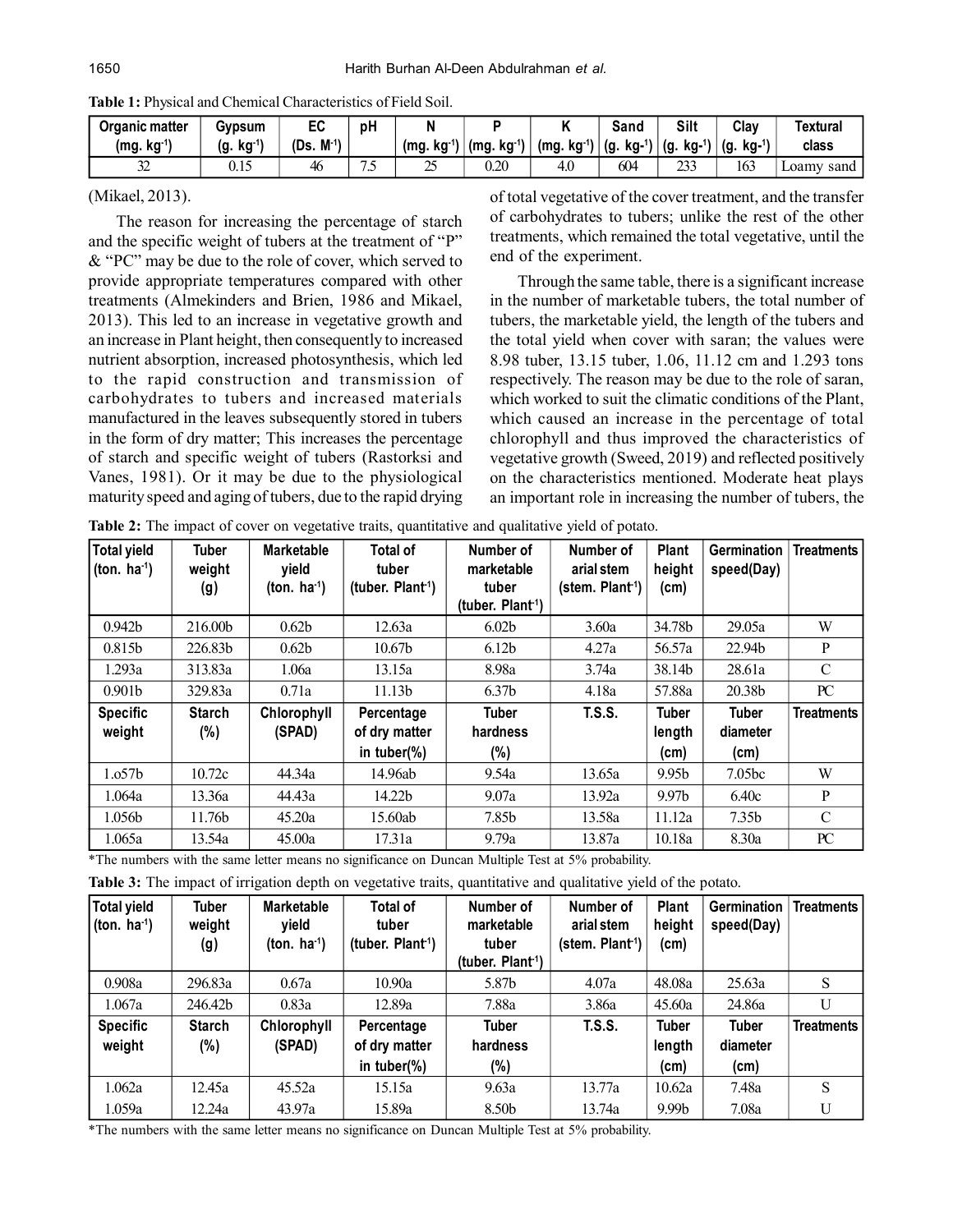| <b>Total yield</b><br>(ton. $ha^{-1}$ ) | Tuber<br>weight | <b>Marketable</b><br>yield | <b>Total of</b><br>tuber     | Number of<br>marketable       | Number of<br>arial stem     | Plant<br>height | Germination<br>speed(Day) | <b>Treatments</b> |
|-----------------------------------------|-----------------|----------------------------|------------------------------|-------------------------------|-----------------------------|-----------------|---------------------------|-------------------|
|                                         | (g)             | (ton. $ha^{-1}$ )          | (tuber. Plant <sup>1</sup> ) | tuber                         | (stem. Plant <sup>1</sup> ) | (cm)            |                           |                   |
|                                         |                 |                            |                              | (tuber. Plant <sup>-1</sup> ) |                             |                 |                           |                   |
| 0.874b                                  | 213.67d         | 0.51 <sub>b</sub>          | 10.97a                       | 4.23d                         | 3.71cd                      | 37.89b          | 29.57a                    | W S               |
| 1.010b                                  | 218.33d         | 0.73 <sub>b</sub>          | 14.30a                       | 7.80b                         | 3.48d                       | 31.67c          | 28.52a                    | WU                |
| 0.799 <sub>b</sub>                      | 223.00d         | 0.58 <sub>b</sub>          | 9.50a                        | 4.60d                         | 4.39ab                      | 57.33a          | 23.14b                    | P S               |
| 0.830 <sub>b</sub>                      | 230.67d         | 0.65 <sub>b</sub>          | 11.83a                       | 7.63 <sub>b</sub>             | 4.14abc                     | 55.81a          | 22.73b                    | P U               |
| 1.127ab                                 | 338.33b         | 0.92ab                     | 12.50a                       | 8.17b                         | 3.43d                       | 40.50b          | 28.86a                    | CS                |
| 1.458a                                  | 289.33bc        | 1.20a                      | 13.79a                       | 9.80a                         | 4.05bcd                     | 31.77bc         | 28.37a                    | CU                |
| 0.830b                                  | 412.33a         | 0.67 <sub>b</sub>          | 10.65a                       | 6.47c                         | 4.76a                       | 56.58a          | 20.95b                    | <b>PCS</b>        |
| 0.971b                                  | 247.33cd        | 0.75 <sub>b</sub>          | 11.63a                       | 6.27c                         | 3.60cd                      | 59.17a          | 19.81b                    | <b>PCU</b>        |
| <b>Specific</b>                         | <b>Starch</b>   | Chlorophyll                | Percentage                   | <b>Tuber</b>                  | <b>T.S.S.</b>               | <b>Tuber</b>    | <b>Tuber</b>              | <b>Treatments</b> |
| weight                                  | $(\%)$          | (SPAD)                     | of dry matter                | hardness                      |                             | length          | diameter                  |                   |
|                                         |                 |                            | in tuber(%)                  | (%)                           |                             | (cm)            | (cm)                      |                   |
| 1.059e                                  | 9.80e           | 45.33a                     | 14.87a                       | 10.63a                        | 13.60a                      | 10.37b          | 6.93bc                    | W S               |
| 1.056ab                                 | 11.65cd         | 43.34a                     | 15.05a                       | 8.45ab                        | 13.70a                      | 9.53c           | 7.17bc                    | W U               |
| 1.064ab                                 | 13.26ab         | 44.16a                     | 11.58b                       | 9.28a                         | 14.07a                      | 9.53c           | 6.37c                     | P <sub>S</sub>    |
| 1.064ab                                 | 13.46ab         | 44.71a                     | 16.85a                       | 8.85a                         | 13.77a                      | 10.40b          | 6.43c                     | PU                |
| 1.059ab                                 | 12.37bcd        | 47.54a                     | 15.88a                       | 9.12a                         | 13.60a                      | 11.27a          | 7.73 <sub>b</sub>         | CS                |
| 1.052b                                  | 11.14d          | 42.86a                     | 15.33a                       | 6.59 <sub>b</sub>             | 13.57a                      | 10.97ab         | 6.97 <sub>bc</sub>        | CU                |
| 1.066a                                  | 14.37a          | 45.05a                     | 18.30a                       | 9.47a                         | 13.80a                      | 11.30a          | 8.87a                     | <b>PCS</b>        |
| 1.063ab                                 | 12.72bc         | 44.95a                     | 16.32a                       | 10.10a                        | 13.93a                      | 9.07c           | 7.73 <sub>b</sub>         | <b>PCU</b>        |

Table 4: The impact of cover and irrigation depth on vegetative traits, quantitative and qualitative yield of the potato.

\*The numbers with the same letter means no significance on Duncan Multiple Test at 5% probability.

total yield and qualitative characteristics of the tuber, such as the length and diameter of the tuber. The best temperature for the emergence of tubers is  $12 \degree C^{\circ}$  after 3-5 weeks of Planting, and this process decreases when the temperature rises above 21  $^{\circ}$ C, and may stop at 29.4 °C. Knobbiness or secondary growths often occur in tubers when temperatures rise to 32 °C for two weeks. The growth of tubers increases at a temperature of 15.5 - 18 °C, which in turn reduces respiration and increases the accumulation of carbohydrates resulting from photosynthesis (USDA, 2003) and thus improves the yield.

Table 1 also shows an increase in the largest tuber rate with "PC" & "C" treatments, reaching 329.83 and 313.83 grams respectively; also, there was a significant increase in the characteristic of the diameter of the tuber, reaching 8.30 cm for the treatment "PC" compared with the lowest diameter in the treatment "P", which was 6.40 cm. The same table also shows an increase in the hardness of tubers at the treatment of "PC" and reached 9.79 kg.cm-1 and did not differ from the rest of the treatments except treatment "C", which was less hardness at  $7.85 \text{ kg}$ . cm<sup>-1</sup>. As for the percentage of dry matter for tubers, it was higher in the treatment "PC" 17.31% compared with the lowest percentage of dry matter for tubers at treatment "P" 14.22%. This increase

in the aforementioned traits, especially in the treatment "PC" may be due to the role of cover, which caused an increase in Plant height and the number of air stems, which was positively reflected in the increase in the percentage of dry matter of tubers (Caliskan *et al.,* 2009).

Table 3 shows the results of irrigation depth, which show that there were no significant differences between the treatments except: The number of marketable tubers, the largest tuber rate, the length of the tuber, and the hardness of the tuber. Subsurface irrigation treatment outperformed the number of marketable tubers when treating subsurface irrigation and gave 7.88 tuber per Plant, compared to the surface irrigation method that gave 5.87 tuber per Plant. This increase may be attributed to the fact that subsurface irrigation has resulted in water staying longer in the soil and near the roots, and not affected by air transpiration. This may increase the density of the roots and thus increase the absorption of nutrients which ultimately increases the number of marketable tubers (Al- Issawi, 2017).

Whereas from the same table, the surface irrigation method exceeds the maximum tuber rate, tuber length and tuber hardness at 296.83 gm, 10.62 cm and 9.63 kg. cm-1, respectively; compared with the subsurface irrigation method which was 246.42 gm, 9.99 cm and 8.50 kg. cm-1 for the aforementioned traits respectively.